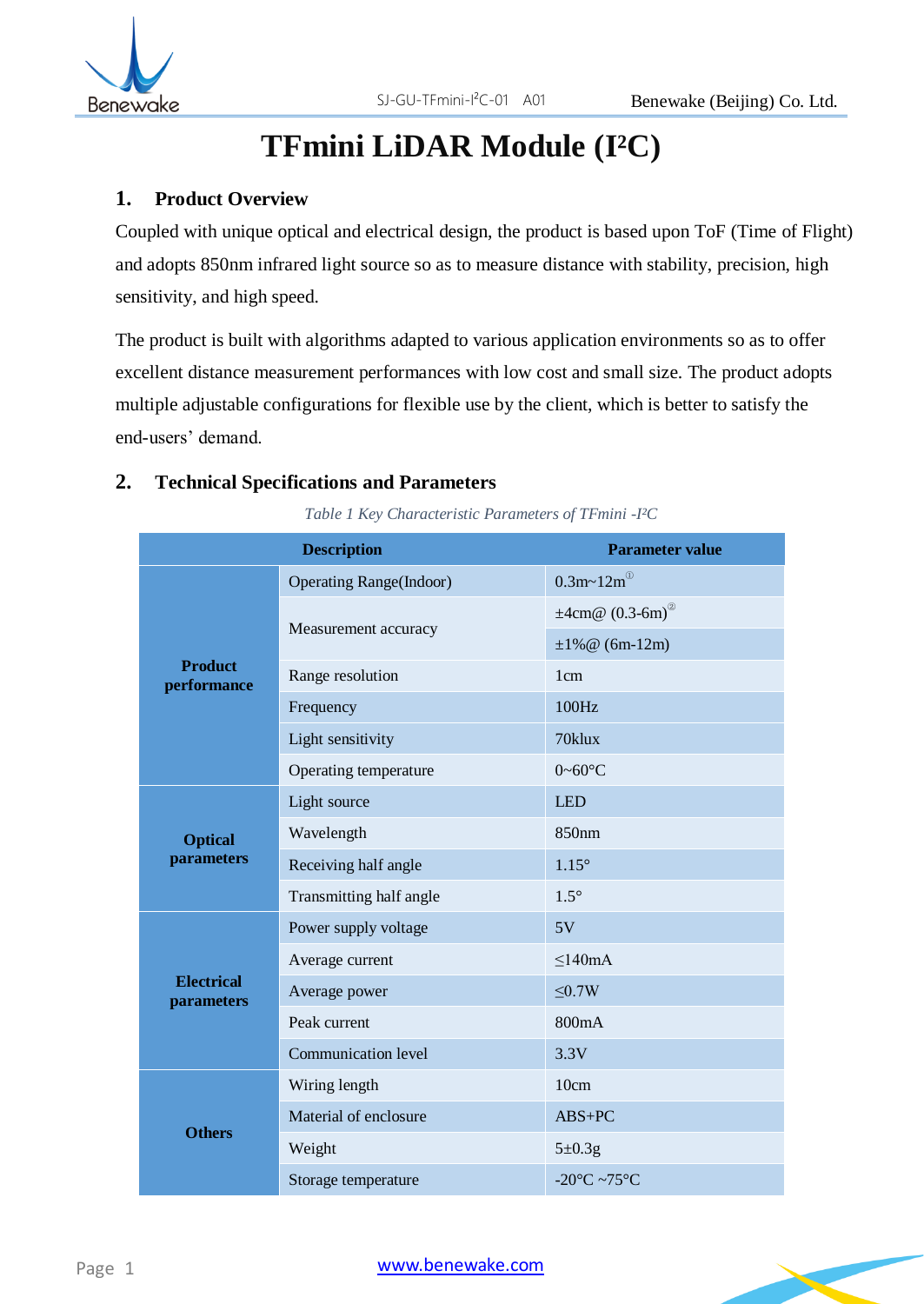

- ① This data is based on the indoor test with the standard white board (90% reflectivity) as the detection object.
- ② Maybe some errors of ±6cm occurs due to the switchover of different distance modes within 0.3-2m.

#### **3. Product Appearance and Structure**



*Figure 1 Dimensional Drawing of TFmini-I²C*

### **4. Communication Protocol**

*Table 2 Product Communication Protocol*

| Communication interface | $I^2C$        |
|-------------------------|---------------|
| Maximum transfer rate   | 400kbps       |
| Master/slave mode       | Slave mode    |
| Address range           | $0X10 - 0X78$ |
| Default address         | 0x10          |

# **5. Configurable Parameters**

*Table 3 Examples of Configurable Parameters*

| <b>Configurable items</b> | <b>Description</b>                                                                                                                                                                                        | <b>Default</b>          |
|---------------------------|-----------------------------------------------------------------------------------------------------------------------------------------------------------------------------------------------------------|-------------------------|
| <b>Slave address</b>      | Slave address of TFmini at $I2C$ bus                                                                                                                                                                      | 0x10                    |
| <b>Detection Pattern</b>  | Support automatic shift gear mode and fixed ranging gear mode<br>Fixed ranging gear mode supports 3-gear setting, which corresponds to short<br>distance, middle distance and long distance respectively. | Automatic<br>shift mode |

#### [www.benewake.com](http://www.benewake.com/)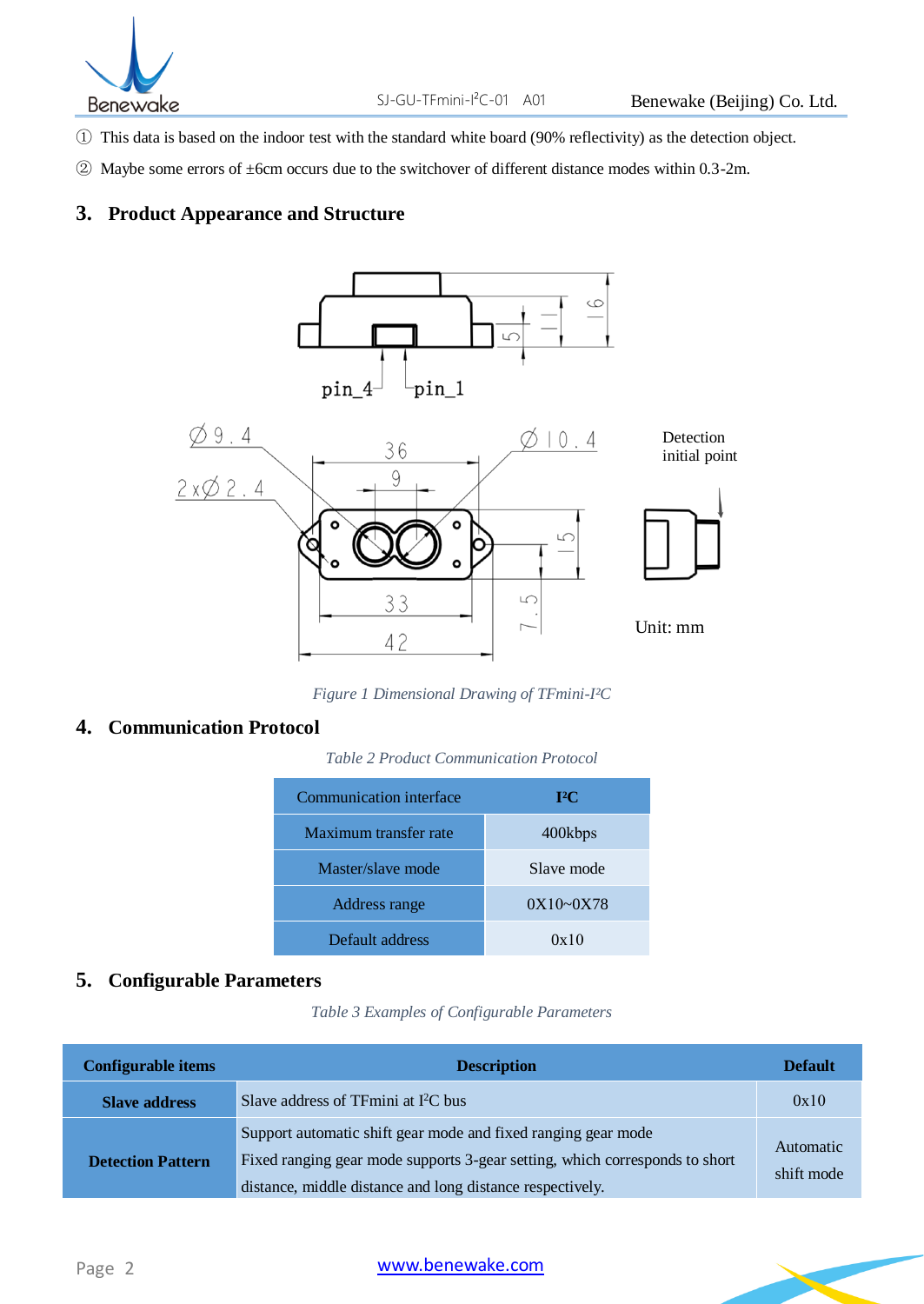

| <b>Setting of range limit</b> | When the measured value exceeds the setting value, the output value is forced<br>to this limit. | 1200cm |
|-------------------------------|-------------------------------------------------------------------------------------------------|--------|
| <b>Unit of distance</b>       | 2 distance units are available to TFmini: millimeter (mm) and centimeter (cm)                   | cm     |
| <b>Restore factory</b>        | Restore factory configuration (excluding slave address and trigger mode for all                 |        |
| configuration                 | configurable items)                                                                             |        |

**Refer to the manual of the product for more configurable parameters and illustrations.**

#### **6. Product Certification**





**Photobiological Safety IEC 62471** 

C E

# **CONTACT INFORMATION**

# **Headquarters**

Road, Haidian District, Beijing 100085, China Tel: +86-10-57456983 Email: bw@benewake.com Address: 10/F, Block A, Keshi Building, No.28 Xinxi

# **Technical support**

Email: support@benewake.com

www.benewake.com